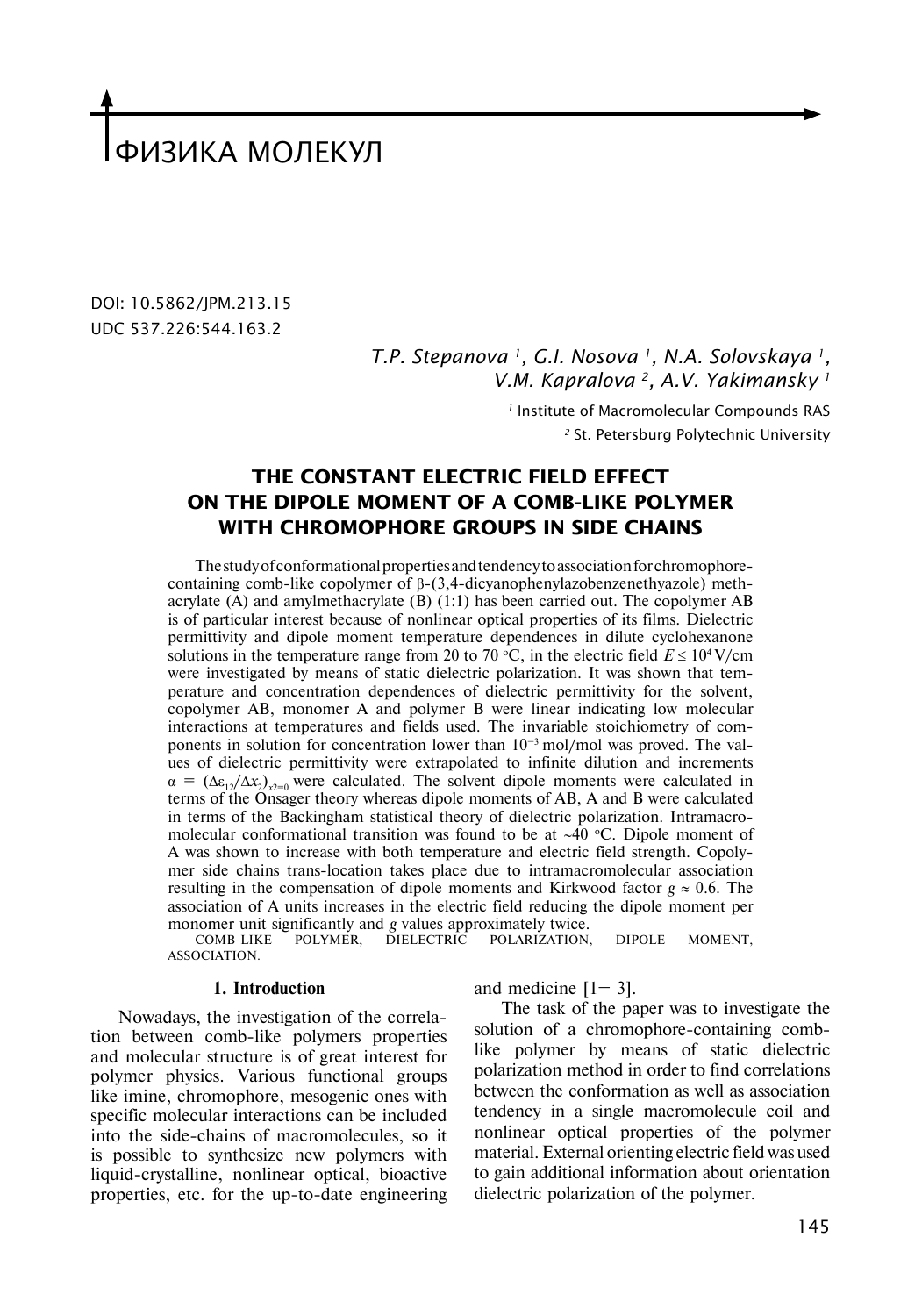

Scheme 1. Structural formulae of the objects

The comb-like copolymer of (dicyanophenyl) azobenzenethyazolemethacrylate (A) and amylmethacrylate (B) 50 : 50 (see Scheme 1) was studied.

Films of this copolymer polarized in the corona discharge demonstrate the second order nonlinear optical properties [3].

The comparative study of temperature dependences of dielectric permittivity and dipole moments for copolymer AB, polymer B and monomer A under the electrical field  $|\mathbf{E}| = 10^4$  kV/cm and  $\mathbf{E} = 0$  in the cyclohexanone dilute solutions was carried out.

#### **2. Experimental**

#### **2.1. Copolymer AB synthesis technique**

Chromophore-containing monomer A was synthesized in two steps:

(a) synthesis of 4-{4-[methyl(2-hydroxy-ethyl)amino]-phenylazo}-phthalonitrile (MAPN) from N-methyl-N-(2-hydroxyethyl)aniline and 3-aminophthalonitrile using the technique described in Ref. [4]. Some properties of this compound are as follows: melting temperature  $T_m = 169 - 171$  °C; wavelength of the absorbance spectra maximum  $\lambda_{\text{max}} = 483 \text{ nm}$ ;

(b) synthesis of {{4-{4-[methyl(2-hydroxyethyl)amino]-phenylazo}-phthalonitrile}}methacrylate from MAPN and methacrylic acid chloride in dimethylacetamide at 0 °С. Reaction yield was as high as 83 %.

Copolymer AB was synthesized by radical polymerization of chromophore-containing monomer A and amylmethacrylate B with the ratio of 50 : 50 in the 30 mass. % dimethylacetamide solution using dinitrileazoisobutyric acid as initiator (1 mass.%) at 70 °С. Water precipitation was used. After drying the polymer was purified by the precipitation from the cyclohexanone solution into the water-methanol 1 : 3 mixture. The copolymer intrinsic viscosity [η] in the cyclohexanone was  $0.72 \text{ cm}^3/\text{g}$ . Structure and composition of monomer A and copolymer AB were verified by means of NMR spectroscopy.

The technique of measuring solution dielectric permittivity in the external field as well as specific volume evaluation is described in Refs.  $[5-8]$ .

#### **2.2. The equations used**

The dipole moment of the solvent (cyclohexanone) was calculated in terms of Onsager theory of dielectric polarization [9]:

$$
\mu^2 = \frac{9kT}{4\pi N_A} \cdot \frac{M}{\rho} \cdot \frac{(2\epsilon + n^2)(2\epsilon - n^2)}{\epsilon (n^2 + 2)^2}.
$$
 (1)

Copolymer AB was considered regular. Both monomers contain polar side groups joined with the same methacrylate chain. In this case, the summarized dipole moment of the macromolecule (AB)<sub>n</sub> is

$$
\mu_{efcop} = \sum_{i=1}^{n} (\mu_{A_i} + \mu_{B_i}), \qquad (2)
$$

and the mean square dipole moment in the first approximation (the first term of the series) is given by

$$
\frac{\mu_{\text{group}}^2}{n} = (\overline{\mu_A^2} + \overline{\mu_B^2}),\tag{3}
$$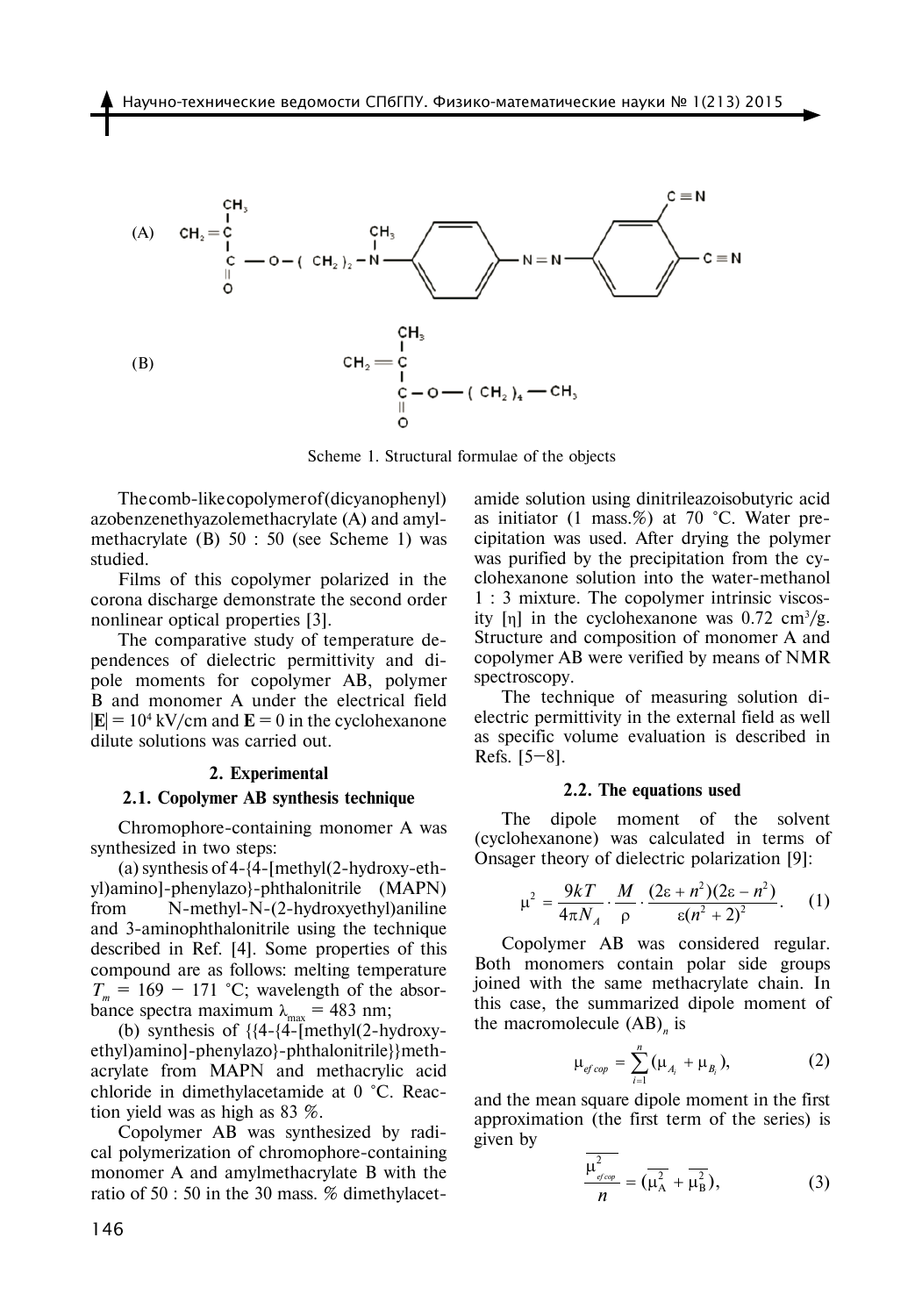where  $\mu_A^2$  is the mean square of the monomer A dipole moment and  $\mu_B^2$  is the mean square of the dipole moment of monomer unit B included into the copolymer chain.

The mean square dipole moments of copolymer AB and homopolymer B macromolecules per monomer unit and that of monomer A molecule were calculated in terms of Frochlich – Buckingham theory of statistical polarization [10–13] for a two-component system (dissolved substance  $-$  solvent) in the case of infinite dilution:

$$
\lim_{x_2 \to 0} \mu_{ef}^2 = \frac{kT}{4\pi N_A} \left\{ \frac{(\varepsilon_1 - 1)(2\varepsilon_1 + 1)}{\varepsilon_1} \times \right. \n\times \left[ M_1 \left( \frac{d\nu}{dx_2} \right)_{x_2 = 0} - M_1 \nu_1 + M_2 \nu_2 \right] + \\ \n+ V_1 \frac{2\varepsilon_1^2 + 1}{\varepsilon_1^2} \left( \frac{d\varepsilon}{dx_2} \right)_{x_2 = 0} - \\ \n- 6V_1 \frac{(n_1^2 - 1)^2}{(2\varepsilon_1 + n_1^2)^2} \left( \frac{d\varepsilon}{dx_2} \right)_{x_2 = 0} + \\ \n+ \frac{3(2\varepsilon_1 + 1)(n_1^2 - 1)}{2\varepsilon_1 + n_1^2} V_1 - \\ \n- \frac{3(2\varepsilon_1 + 1)(n_2^2 - 1)}{2\varepsilon_1 + n_2^2} V_2 \left. \right\}.
$$

In Eqs. (1) and (4) and below the following symbols are used: ε is a dielectric permittivity; *n* is a refraction index; *V* is a molar volume  $(V = Mv_{\rm sp}^{\phantom{\dag}}, v_{\rm sp}^{\phantom{\dag}}$  is a specific volume; M is a molecular mass); 2 12  $x_2 \big|_{x_2=0}$ ∂ε ∂ and 2 12 2  $|x_2=0$ *sp x v*  $x_2 \big|_{x_2}$ ∂ ∂ are in-

crements of the dielectric permittivity and the specific volume in the case of infinite dilution; *x* is a mole fraction; *T* is a temperature;  $N_A$ is the Avogadro number; *k* is the Boltzmann constant; μ is a dipole moment; lower indices 1 and 2 refer to the solvent and the dissolved substance respectively.

Refraction indices were determined from the molar refraction *R* by the Lorentz – Lorence equation:

$$
R_{p} = \frac{n^{2} - 1}{n^{2} + 2p} \frac{M}{\rho}.
$$
 (5)

The molar refraction  $R_p$  for the molecules of cyclohexanone and monomer A as well as monomeric units A and B were calculated as a sum of bond increments and atomic refractions [10].

## **3. Results and discussion 3.1. The dipole moment of cyclohexanone molecule**

Temperature dependences of experimental values for the cyclohexanone dielectric constant, the density, the dipole moment and the Kirkwood factor are presented in Table 1. Dielectric permittivity values are in the close agreement with those given in Ref. [12].

The correlation factor in the orientation of dipolar cyclohexanone molecules

$$
g=(\mu_{\text{liquid}})^2/(\mu_{\text{gas}})^2
$$

was calculated using the tabulated value of the dipole moment µ*gas* of gaseous cyclohexanone molecules;  $\mu_{gas} = 2.8 \text{ D} [11]$ .

As indicated in Table 1, the cyclohexanone dipole moment increased from 2.87 to 2.89 D

|  | abl |  |  | c |  |
|--|-----|--|--|---|--|
|--|-----|--|--|---|--|

| $T^{\,\mathrm{o}}$ C | ε      | $\rho$ , g/ cm <sup>3</sup> | $v, \text{ cm}^3/\text{g}$ | $n^2$    | $\mu$ , D | g     |
|----------------------|--------|-----------------------------|----------------------------|----------|-----------|-------|
| 20                   | 15.102 | 0.94654                     | 1.0521                     | 2.072710 | 2.87      | 1.050 |
| 25                   | 14.811 | 0.94209                     | 1.0615                     |          | 2.88      | 1.060 |
| 30                   | 14.520 | 0.93764                     | 1.0614                     | 2.059060 | 2.88      | 1.060 |
| 35                   | 14.229 | 0.93319                     | 1.0716                     |          | 2.89      | 1.060 |
| 40                   | 13.939 | 0.92874                     | 1.0708                     | 2.045500 | 2.89      | 1.065 |
| 50                   | 13.357 | 0.91984                     | 1.0804                     | 2.032039 | 2.89      | 1.066 |
| 60                   | 12.776 | 0.91094                     | 1.0902                     | 2.018663 | 2.89      | 1.060 |
| 70                   | 12.195 | 0.90204                     | 1.1002                     | 2.005375 | 2.88      | 1.060 |

**Temperature dependence of cyclohexanone physical properties**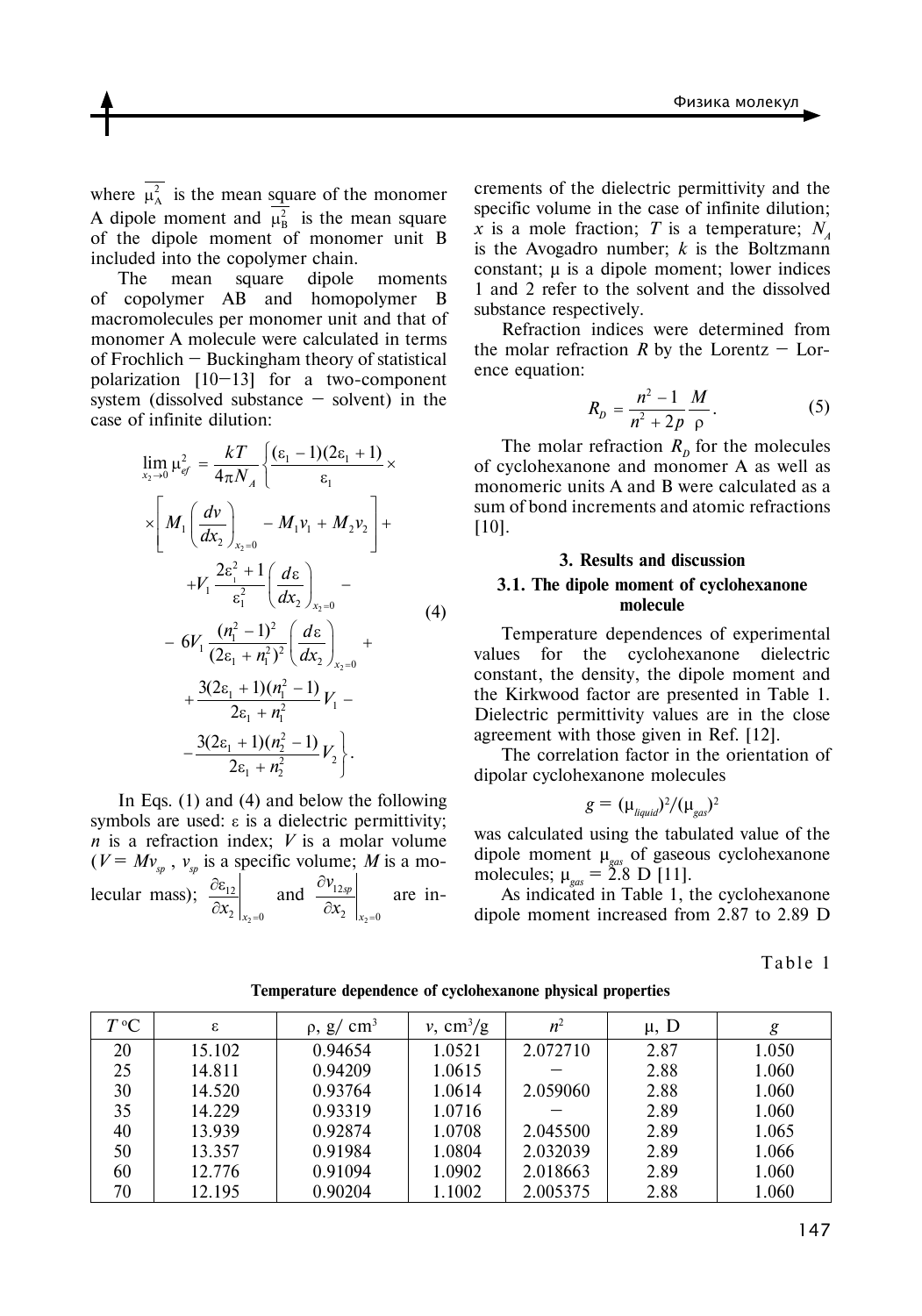

Fig. 1. Plots of the electrical capacitance, *C*, of the measuring cell filled with cyclohexanone, vs temperature, *T*, at 500 (*1*), 750 (*2*), and 1000 (*3*) V

with increase in temperature from 25 to 60 °C. This change can be caused by the variation of statistical weights of the "boat" and more polar "chair" conformers. The *g* value being of the order 1.1 shows a certain correlation in the orientation of dipole moments of cyclohexanone molecules which causes a high value of the dielectric permittivity  $\varepsilon = 15.1$  at the temperature of 20 °С.

Electrical capacitance *C* of the measuring cell filled with cyclohexanone under the external orienting constant electric field at the voltage of  $U = 500$ , 750 and 1000 V in the temperature range from 25 to 60 °С is shown in Fig. 1. It can be seen that the field mentioned above does not affect *C* values and, therefore, does not change the orientation of the dipole moment vector for the  $\geq C = O$  group in the cyclohexanone molecule and also does not influence on the ratio of the "boat" and "chair" conformers statistical weights in the chosen temperature and voltage range.

## **3.2. The dipole moment of monomer A. External electric field influence**

Temperature and concentration dependences for the electrical capacitance of the measuring cell filled with the solutions of monomer A in cyclohexanone at  $E = 10^4$  V/cm are shown in Fig. 2. The identical dependences measured at  $E = 0$  are similar. The linearity of these dependences confirms the invariable stoichiometry of the solution composition at the constant temperature, making possible to extrapolate the data to infinite dissolution and to evaluate increments of dielectric permittivity  $(\Delta \varepsilon)$ /  $(Δx<sub>2</sub>)|<sub>x2=0</sub>$ . Here Δε =  $(ΔC)/C<sub>0</sub>$ ;  $C = εC<sub>0</sub> + C<sub>par</sub>$ ;  $C_0$  is a self-capacitance of the cell determined by the interelectrode gap geometry;  $C_{\textit{par}}$  is a wire capacitance. *C*<sub>0</sub> and *C*<sub>par</sub> values were calculated from the data of capacitance measurements for the cell filled with standard liquids with the tabulated dielectric permittivity.



Fig. 2. Plots of the electrical capacitance, *C*, of the measuring cell filled with cyclohexanone solution of monomer A, at  $E = 10^4$  V/cm, vs temperature (*a*) and concentration (*b*); the concentration  $x_2 = 0$  (*I*); 1 (*2*); 2 (*3*); 3 (*4*) mol/mol (*a*); the temperature *T* = 20 (*1*); 30 (*2*); 40(*3*); 50 (*4*); 60 (*5*); 70 (*6*) °C (*b*)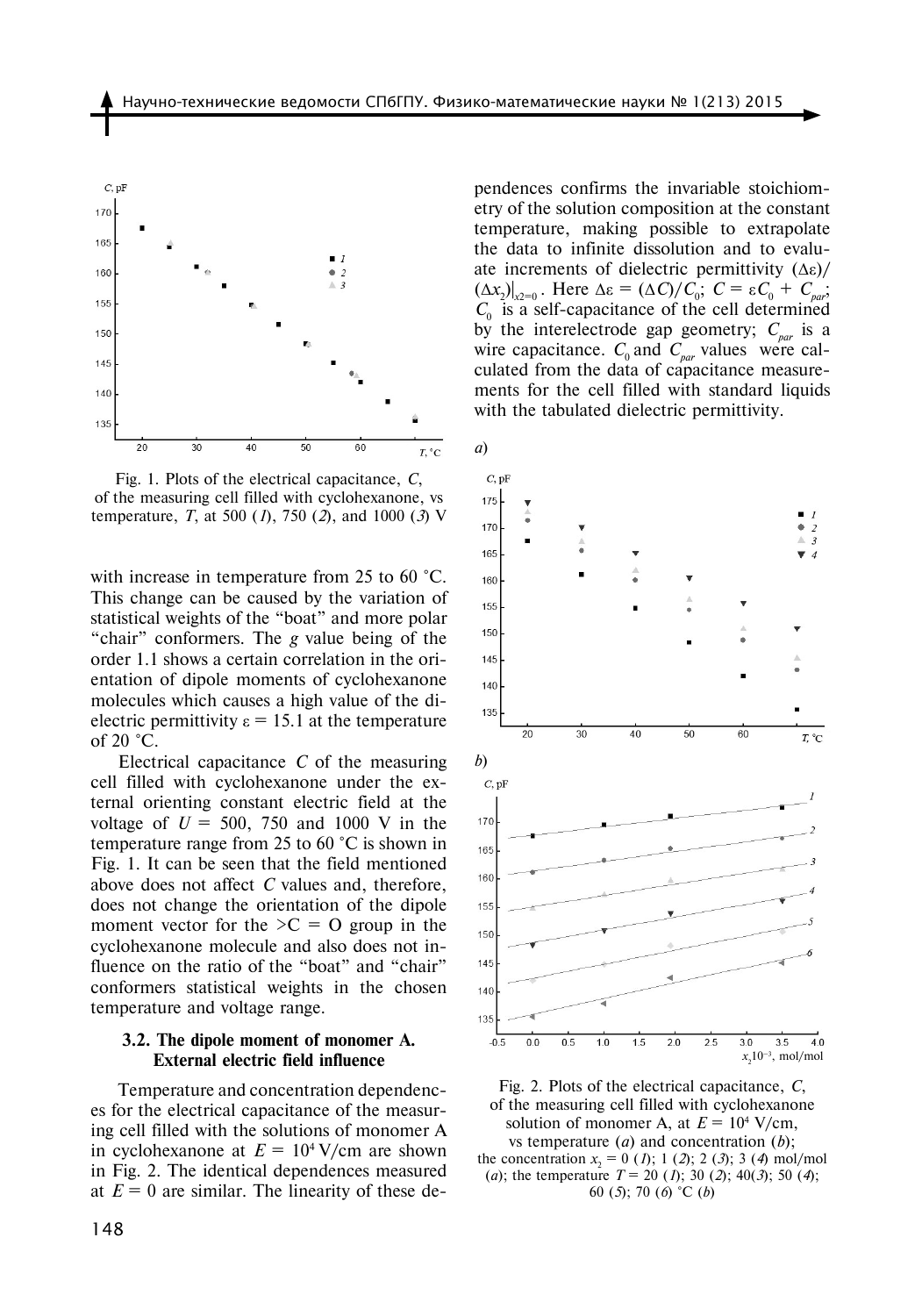

Fig. 3. Plots of the dielectric permittivity increments for cyclohexanone solution of monomer A vs temperature at 0 (*1*), 750 (*2*), 1000 (*3*) V



Fig. 4. Plots of the differential static dielectric permittivity of cyclohexanone solution of monomer A at  $E = 10<sup>4</sup>$  V/cm, vs solution concentration, *x*2 , at 20 (*1*), 30 (*2*), 40(*3*), 50 (*4*), 60 (*5*), and 70 (*6*) °C

Temperature dependences of dielectric permittivity increments for monomer A at different *Е* values are shown in Fig. 3. It is well-known that the dielectric permittivity increment is in direct proportion to squared dipole moment. Obviously (see Fig. 3), the dipole moment of monomer A increases with temperature at  $E = 0$ . The tendency remains the same at nonzero field. Increment values also rise when *E* is increased.

The molecule A structure is rather complicated; it contains several polar groups and axes

of internal rotation. Previous investigations  $[14 - 16]$  of low molecular liquid crystals with the same polar cyanophenyl end groups both in solution and in condensed state by means of dielectric polarization method showed the formation of associates with antiparallel laying of dipole moments (about 4 D) of cyanophenyl groups.

The increasing temperature gives rise to the disordering the antiparallel orientation of the polar groups. The external electric field has the same effect forcing the orientation of the end cyanophenyl groups along the field. Also, one can suppose that the external electric field forces the appearance of the induced dipole



Fig. 5. Plots of the electrical capacitance, *C*, of the measuring cell filled with cyclohexanone solution of copolymer AB at  $E = 0$  (*a*) and  $E = 10^4$  V/cm (*b*) vs temperature, *T*; concentration  $x_2 = 0$  (*1*), 0.00649 (*2*), 0.00359 (*3*), 0.00253 (*4*) mol/mol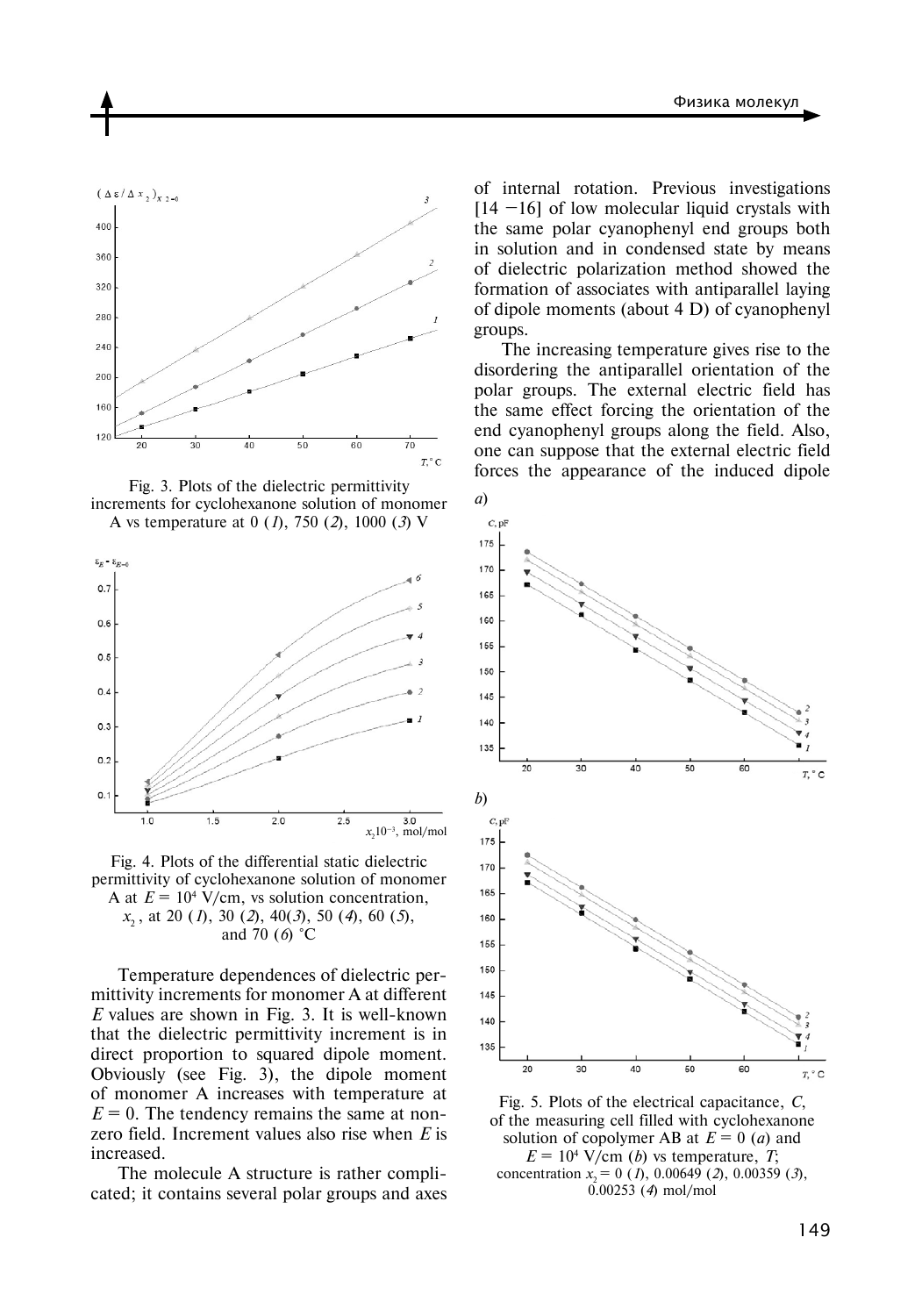

Fig. 6. Plots of the electrical capacitance, *C*, of the measuring cell filled with cyclohexanone solution of copolymer AB at  $E = 0$  (*a*) and  $E = 10^4$  V/cm (*b*) vs concentration,  $x_2$ . Temperature *T* = 20(*1*), 30 (*2*), 40(*3*), 50 (*4*), 60 (*5*), and 70 (*6*) °C

moment from the chromophore groups which makes the whole dipole moment value of the molecule or associate larger.

Concentration dependences of the static polarization for the monomer A at  $E = 10^4$  V/cm are presented in Fig. 4. One can see that the monomer A polarization increases with temperature nonlinearly and tends to have a limit as the monomer concentration in solution rises. This seems to be coupled with the association and partial dipole moments compensation caused by it.

## **3.3. The effect of the external electric field on the dielectric polarization of the copolymer AB**

Temperature and concentration dependences for the electrical capacitance of the measuring cell filled with copolymer AB solutions in cyclohexanone at *Е* = 0 and  $E = 10<sup>4</sup>$  V/cm are shown in Figs. 5 and 6. The dependences are linear, and this makes it possible to calculate the dielectric permittivity increment  $(Δε)/(Δx<sub>2</sub>)|<sub>x2=0</sub>$  for the copolymer AB solutions in cyclohexanone.

The temperature dependences of  $(\Delta \varepsilon)$ /  $(\Delta x_2)|_{x_2=0}$  for infinitely diluted solutions of the copolymer AB without external orienting electric field and in the field are presented in Fig. 7. One can see that temperature behavior of the dielectric permittivity increment for the copolymer is quite different from that of the monomer A. The values of  $(Δε)/(Δx<sub>2</sub>)|<sub>x2=0</sub>$  decline in the temperature range of  $20-\overline{40}$  °C and then increase with temperature. The change of the temperature rate of the  $(Δε)/(Δx<sub>2</sub>)|<sub>x2=0</sub>$  dependence at 40 °С is caused by the intramacromolecular conformational transition and reflects the change of the intramolecular structure as well as the ratio of statistical weights of conformers with different dipole moments. This effect is typical for previously investigated comblike homopolymethacrylates, side chains of



Fig. 7. Plots of the dielectric permittivity increments of the cyclohexanone solution of the copolymer AB at  $E = 0$  (1), and  $10^4$  V/cm (*2*) vs temperature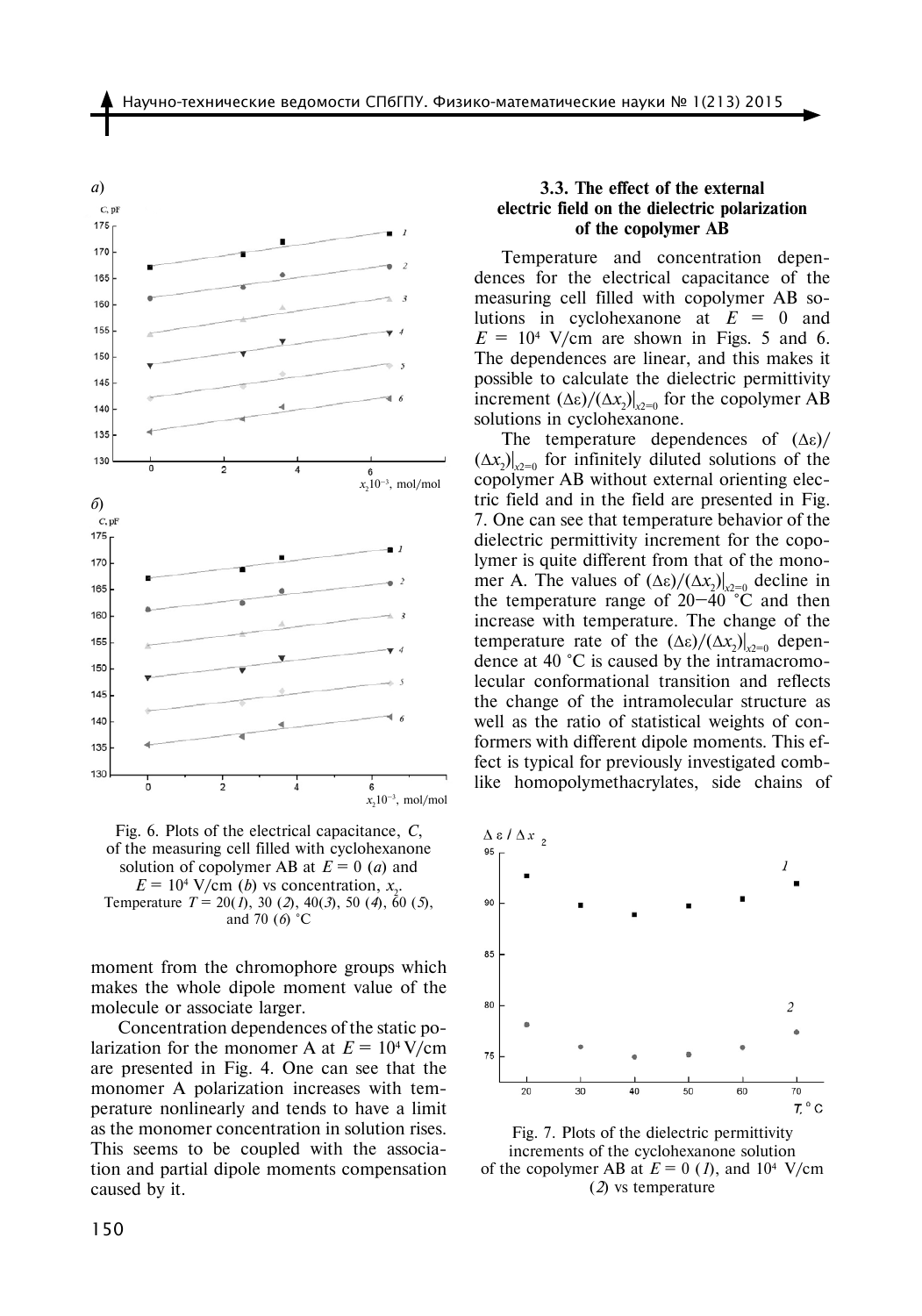

Fig. 8. Plots of the static dielectric permittivity of the cyclohexanone solution of the copolymer AB at  $E = 10<sup>4</sup>$  V/cm, vs solution concentration

which contain fragments of the same structure as low-molecular liquid crystals do [17–23].

When external electric field is applied, the temperature dependence of  $(\Delta \varepsilon)/(\Delta x_2)|_{x_2=0}$  is the same. However, the values of  $(\Delta \varepsilon)/(\Delta x_2)|_{x^2=0}$  are less in the whole temperature range. It can be caused by the fact that in electric field the value of projection of the monomer unit effective dipole moment on the field direction decreases. At the same time the ratio of the conformer statistical weights in copolymer is not affected by the applied external electric field.

As it was shown in Refs. [19, 22], side chains intramacromolecular association in comb-like polymers was rather typical because of molecular groups specific interactions inside the polymer coil. Moreover, the intramolecular conformational transitions in comb-like polymers determine further structure formation in dilute solutions on the intermolecular level and lead to the gel formation when the thermodynamic parameters of the solution are changed [24, 25].

Table 2

| $T, \,^{\circ}C$ | $v_2$ , cm <sup>3</sup> /g | $n_2^2$  | $\alpha=\left(\Delta\epsilon/\Delta x_2\right)_{x2=0}$ |             | $-\beta = (\Delta v/\Delta x_2)_{x2=0}$ | $\mu^2$ , D |             |  |
|------------------|----------------------------|----------|--------------------------------------------------------|-------------|-----------------------------------------|-------------|-------------|--|
|                  |                            |          | $E=0$                                                  | $10^4$ V/cm |                                         | $E=0$       | $10^4$ V/cm |  |
| Copolymer AB     |                            |          |                                                        |             |                                         |             |             |  |
| 20               | 1.1000                     | 1.979101 | 92.70                                                  | 78.11       | 0.0435                                  | 8.54        | 7.92        |  |
| 30               | 1.1104                     | 1.967664 | 89.84                                                  | 75.96       | 0.0438                                  | 8.61        | 7.99        |  |
| 40               | 1.2080                     | 1.955824 | 88.90                                                  | 74.95       | 0.0440                                  | 8.77        | 8.12        |  |
| 50               | 1.1312                     | 1.944271 | 89.77                                                  | 75.19       | 0.0440                                  | 9.00        | 8.20        |  |
| 60               | 1.4160                     | 1.932993 | 90.46                                                  | 75.89       | 0.0438                                  | 9.26        | 8.55        |  |
| 70               | 1.5200                     | 1.921982 | 91.94                                                  | 77.37       | 0.0434                                  | 9.51        | 8.79        |  |
| Polymer B        |                            |          |                                                        |             |                                         |             |             |  |
| 20               | 0.9493                     | 2.20727  | 26.06                                                  | 42.74       | 0.107                                   | 3.54        | 4.83        |  |
| 30               | 0.9500                     | 2.20602  | 26.18                                                  | 42.94       | 0.116                                   | 3.74        | 4.96        |  |
| 40               | 0.9507                     | 2.20478  | 26.30                                                  | 43.14       | 0.126                                   | 3.74        | 5.10        |  |
| 50               | 0.9515                     | 2.20336  | 26.43                                                  | 43.33       | 0.136                                   | 3.88        | 5.25        |  |
| 60               | 0.9522                     | 2.20212  | 26.54                                                  | 43.53       | 0.146                                   | 3.98        | 5.40        |  |
| 70               | 0.9529                     | 2.20088  | 26.66                                                  | 43.72       | 0.156                                   | 4.10        | 5.55        |  |
| Monomer A        |                            |          |                                                        |             |                                         |             |             |  |
| 20               | 1.0052                     | 2.13289  | 134.409                                                | 194.705     | 0.0439                                  | 10.27       | 12.05       |  |
| 30               | 1.0096                     | 2.11889  | 157.973                                                | 236.949     | 0.0428                                  | 11.25       | 13.48       |  |
| 40               | 1.0192                     | 2.10489  | 181.552                                                | 279.193     | 0.0516                                  | 12.23       | 14.88       |  |
| 50               | 1.0288                     | 2.09089  | 205.139                                                | 321.436     | 0.0516                                  | 13.22       | 16.27       |  |
| 60               | 1.0384                     | 2.07689  | 228.751                                                | 363.707     | 0.0518                                  | 14.22       | 17.67       |  |
| 70               | 1.0480                     | 2.06289  | 252.345                                                | 405.951     | 0.0522                                  | 15.22       | 19.06       |  |

**The temperature dependence of the properties of the investigated compounds in cyclohexanone solutions**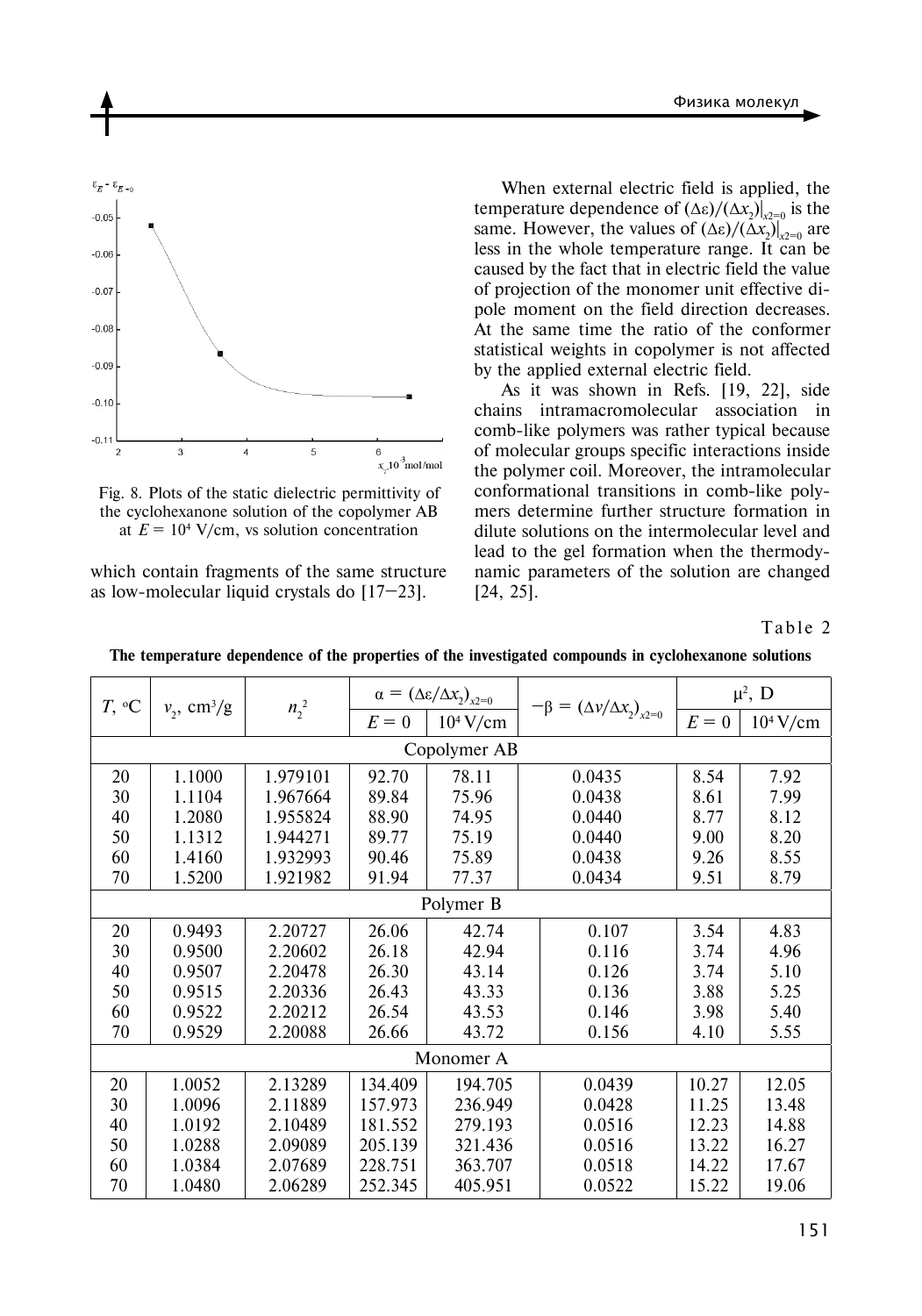

Fig. 9. Plots of the dipole moment of the monomer A (*1*, *2*), and of the partial dipole moment of monomer unit A included into the copolymer AB (*3*, *4*), measured in the cyclohexanone solution  $E = 0$  (1, 3), and 104 V/cm (*2*, *4*) vs temperature, *T.*

The intramolecular association is reflected also in the nonlinear effect of dielectric polarization. The concentration dependence of the  $\varepsilon_F$  and  $\varepsilon_{F=0}$  difference is depicted in Fig. 8. The abrupt decrease of the difference of the dielectric permittivity in the field and without the field as the polymer concentration increases and the plateau at  $x_2 > 0.004$  mol/mol is due to the association of the monomeric units A with the compensation of the tangential partial dipole moments on the intramolecular level [6, 22, 23].

## **3.4. The dipole moment and the internal rotation of monomer units A in the copolymer macromolecule**

It is well known [10, 14, 26] that the orientation of the polar monomer units in polymers depends on the internal rotation hindering in the chain and is determined by the macromolecule conformation properties. As a result, the dipole moment per monomer unit is different from the dipole moment of a free monomer molecule.

As it was mentioned above, the presence of monomer units A in the copolymer macromolecules AB gives nonlinear optical properties of the copolymer in the condensed state. Therefore, it is important to know the conditions of monomer units A internal rotation in the copolymer chain, which gives information about structure formation in the single molecular coil and order of the copolymer in the condensed state.

According to Eq. (3), it is possible to calculate molar orientation polarization of the monomer unit A in the copolymer macromolecule by subtracting molar orientation polarization of polymer units B from the copolymer molar orientation polarization (see Table 2). Calculated values of orientation dielectric polarization (dipole moment squared) of monomer unit A in copolymer AB are also given in Table 2.

Dipole moments of isolated monomer A and monomer unit A in the copolymer AB are compared in Fig. 9 in the absence and in the presence of the electric field. The Kirkwood factor



Fig. 10. Plots of the Kirkwood factor of the monomer unit A included into the copolymer AB measured in the cyclohexanone solutions at  $E = 0$  (*1*) and 104 V/cm (*2*) vs temperature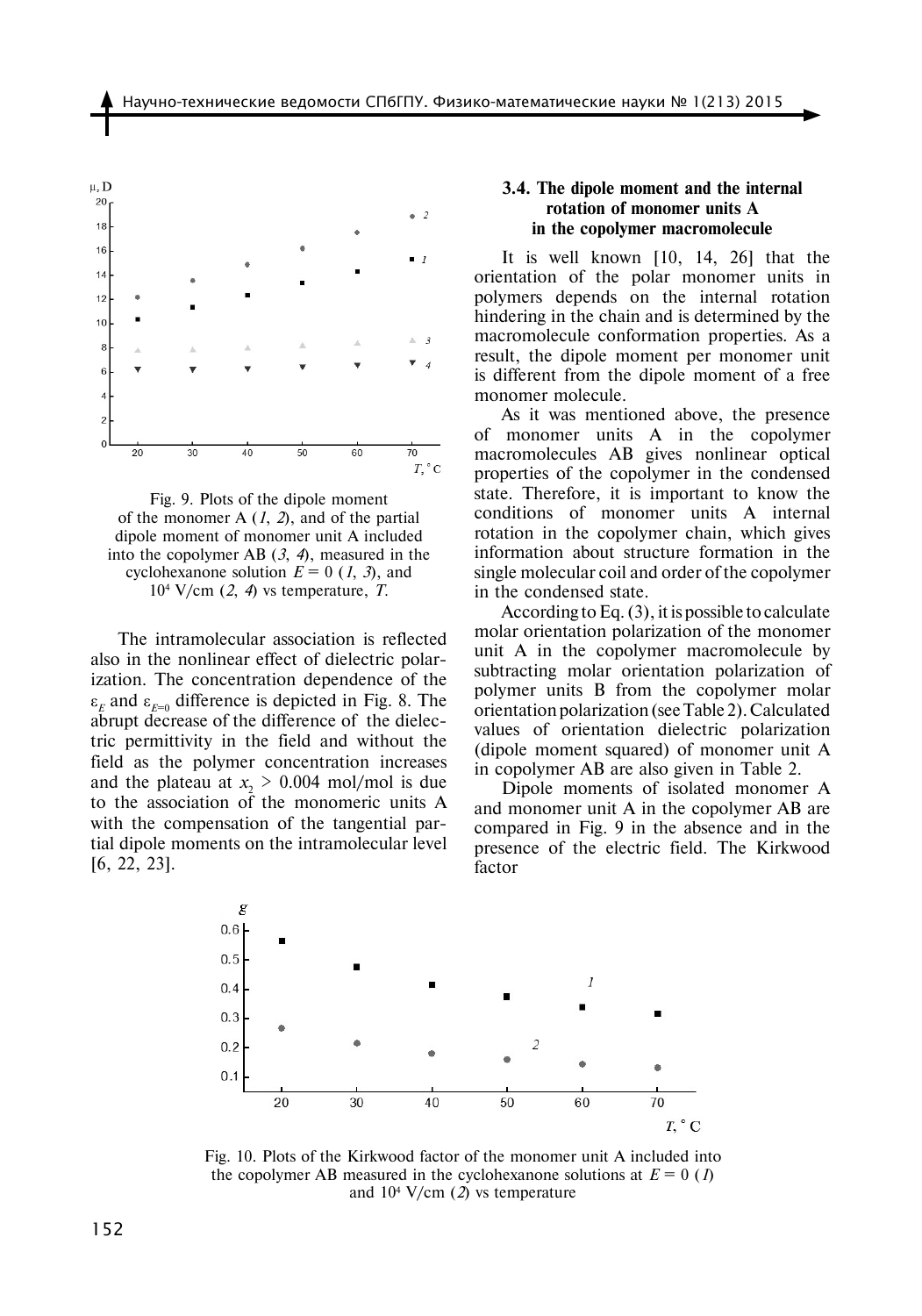$$
g = (\mu_{(A)cop})^2 / (\mu_{(A)iso})^2
$$

values are presented in Fig. 10 for the same two cases. It can be seen that the correlation factor values *g* of polar monomer unit A are typical for the polymethacrylate homologous series being equal to approximately 0.6 at  $T = 20$  °C [6, 21–23]. When electric field is applied, the *g* value decreases to about 0.35 reflecting the larger degree of association in the molecular coil. The received value  $g \leq 1$  characterizes the tendency to antiparallel orientation of the monomer A side chains and the increase of the units A association when the solution is in the electric field.

#### **4. Conclusions**

Thus, the analysis of experimental data on comparative study of the dielectric polarization of the copolymer AB, the polymer B and the monomer A leads to the following conclusions.

(1) There are associates of constant stoichiometry at given temperature due to intermolecular interactions in the monomer A solutions, and their dipole moments increase both with temperature and with external electric field.

(2) In the copolymer solution, intramacromolecular association of chromophorecontaining side chains in *trans* conformation takes place leading to dipole moment compensation. The Kirkwood factor is less than 1. When external electric field is applied, intramolecular association increases: *g* values decrease almost twice.

(3) The dipole moment of the copolymer molecule per monomer unit AB decreases under the external electric field.

(4) The intramacromolecular conformational transition takes place at the temperature of about 40 °С.

#### **REFERENCES**

[1] **J.K. Moscicki,** Liquid crystal polymers: from structure to applications, in Dielectric Relaxation in Macromolecular Liquid Crystals, ed. by Collyer A.A., Elsevier Applied Science, London, 1992, pp. 143–236.

[2] **N.A. Nikonorova, A.V. Yakimansky, N.N. Smirnov, V.V. Kudryavtsev, R. Diaz-Calleja, P. Pissis,** Dielectric relaxation in copolymethacrylates containing side-chain nonlinear optical chromophores, Polymer. 48 (2007) 556–563.

[3] **N.A. Nikonorova, R. Diaz-Calleja, A.V. Yakimansky,** Molecular mobility in comb-like copolymethacrylates with chalcone-containing side-chains, Polym. Int. 60 (2011).

[4] **V.B. Lyskov, I.G. Abramov, O.V. Dobrokhotov, G.I. Nosova, A.V. Yakimanskiy, V.V. Kudryavtsev,** Khromofory na osnove zameshchennykh 4-fenilazoftalonitrilov dlya polimerov s nelinejnymi opticheskimi svojstvami [Chromophores based on substituted 4-phenylazophthalonitriles for polymers with nonlinear optical properties], Chemistry and chemical technology. 51 (8) (2008) 86.

[5] **T.I. Borisova, L.L. Burstein, T.P. Stepanova, N.A. Nikonorova,** Influence of the external oriented (electric or mechanic) fields on the dielectric relaxation in LC side-chain polymers, Intern. J. Polymeric materials. 22 (1–4) (1993) 103–112.

[6] **T.P. Stepanova, L.L. Burstein,** Dipole polarization and molecular structure of main- and side-chain liquid-crystalline polymers in dilute solutions. Chinese Journal of Polymer Science. 14 (1)  $(1996)$  1–18.

[7] **T.P. Stepanova, A.N. Pogrebnaya, V.M. Kapralova, S.S. Skorokhodov,** External orienting electric field influence on dielectric relaxation of segmented polyesters in diluted solution, Polymer Science. A. 49 (2) (2007) 321–328.

[8] **T.P. Stepanova, M.M. Glazdovskaya, V.M. Kapralova,** External orienting electric field influence on dipole moment of mesogen-containing polymer, St. Petersburg Polytechnical University Journal: Physics and Mathematics. 4(162) (2011) 134–165.

[9] **L. Onsager,** Electrical moments of molecules in liquids, J. Amer. Chem. Soc. 58 (8) (1936) 1468.

[10] **M.V. Vol'kenshtein,** Stroenie i fizicheskie svojstva molekul [Structure and physical properties of molecules], USSR Academy of Sciences Publishing House, Moscow, Leningrad, 1955.

[11] **S.A. Osipov, V.I. Minkin, A.D. Garshevskij,**  Spravochnik po dipol'nym momentam [Handbook on dipole moments], Vysshaya shkola, Moscow, 1971.

[12] **S.O. Morgan, W.A. Yager,** Dielectric Properties of Organic Compounds. Relation to Chemical Composition and Physical Structure, Industrial & Engineering Chemistry. 32 (11) (1940) 1519.

[13] **A.D. Buckingham,** A Theory of the Dielectric Polarization of Polar Substances, Proc.Roy. Soc. A., Mathem.a. Phys. Sci. A 38 (1213) (1956) 235–244.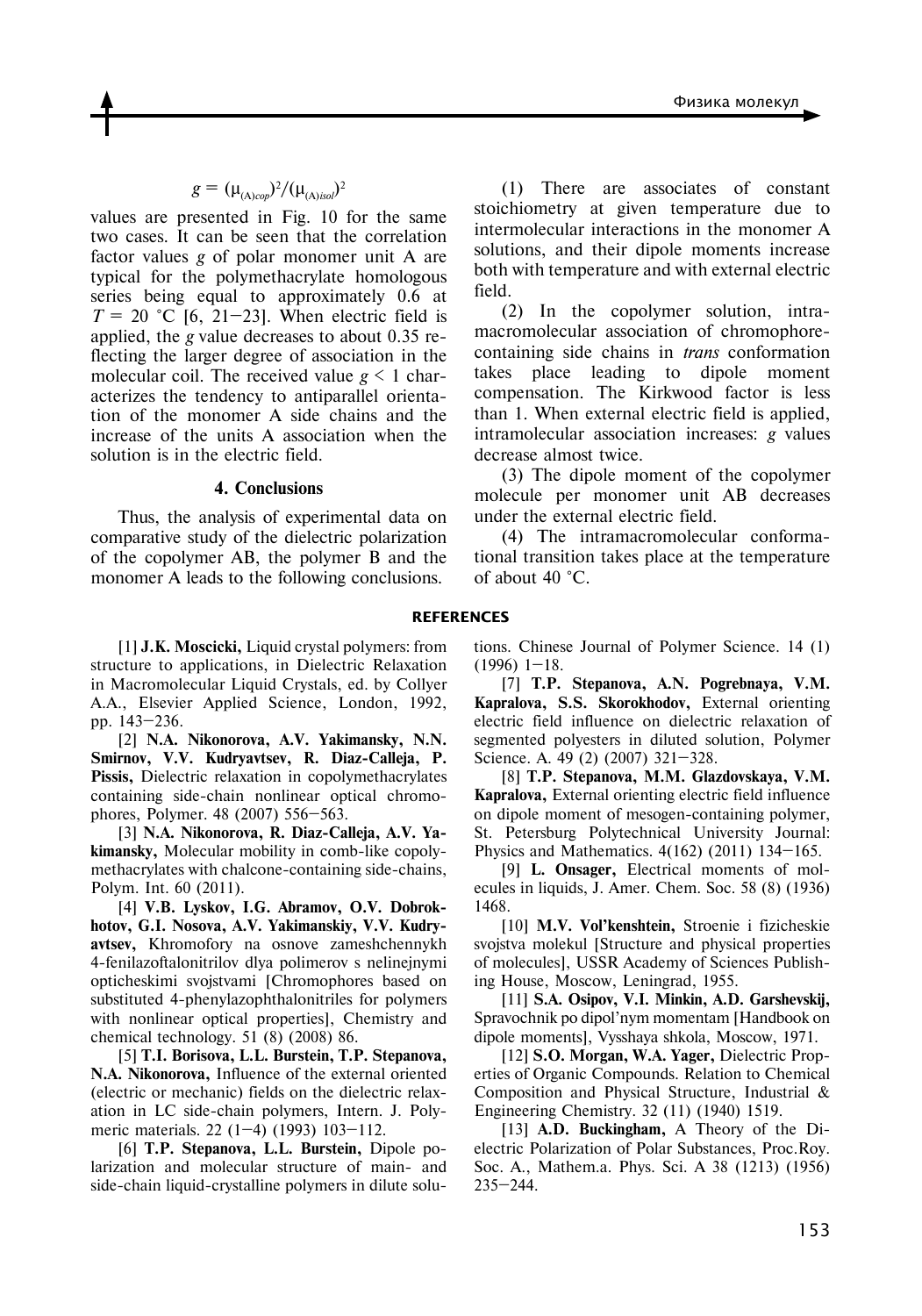[14] **G.P. Mikhailov, L.L. Burstein,** Sovremennye teorii dipol'noj polyarizatsii molekulyarnykh kondensirovannykh system [Modern theories of dipole polarization of molecular condensed systems], Uspekhi fiz.nauk, 74 (1961) 3.

[15] **T.P. Stepanova, A.E. Bursian, V.M. Denisov,** Molecular Dipole Moment and mobility in Nematic Liquid Crystal of 4-n-butyl ester [4'-nhexyloxyphenyl]benzoic acid in the absence of external orienting fields, Solid State Physics. 44 (10) (2002) 1900–1907.

[16] **J.A. Malecki, J. Novak,** Intermolecular interactions in benzene solutions of 4-heptyl-3' cyano-biphenyl studied with non-linear dielectric effects, J. Molecular Liquids. 81 (1999) 245.

[17] **T.I. Borisova, L.L. Burstein, T.P. Stepanova, V.M. Moiseenko, V.P. Shibaev,** O konformatsionnom perekhode v rastvorakh poli-N-oktadetsilakrilamida [On conformation transition in N-octadecylacrylamide solutions], Polymer Science. B. 18 (7) (1976) 550–553.

[18] **T.I. Borisova, L.L. Burstein, T.P. Stepanova, Ya.S. Freidzon, V.P. Shibaev, N.A. Plate,**  Dipol'nyj moment i vnutrimolekulyarnyj orientatsionnyj poryadok v makromolekulakh kholesterinovogo efira poli-N-polimetakriloil-ω-aminolaurinovoj kisloty [Dipole moment and intramolecular orientational order in macromolecules of cholesterine ester of poly-N-polymethacryloyl-ω-aminolaurylic acid], Polymer Science. B. 18 (8) (1976) 628–631.

[19] **T.I. Borisova, L.L. Burstein, T.P. Stepanova, Ya.S. Freidzon, V.P. Shibaev,** Vnutrimolekulyarnaya uporyadochennost' kholesterinsoderzhashchikh sopolimerov [Intramolecular ordering of cholesterincontaining copolymers], Polymer Science. A. 20 (6) (1978) 1380–1384.

[20] **Ya.S. Freidzon, V.P. Shibaev, I.M. Agranovich, V.D. Pautov, E.V. Anufrieva, N.A. Plate,**  Strukturoobrazovanie v kholesterinsoderzhashchikh zhidkokristallicheskikh polimerakh [Structure formation in cholesterol-containing liquid crystal polymers], Polymer Science. A. 20 (11) (1978) 2601.

[21] **T.I. Borisova, L.L. Burstein, T.P. Stepanova, V.P. Shibaev,** O konformatsionnykh perekhodakh v rastvorakh grebneobraznykh polimerov [On conformation transitions in solutions of comblike polymers], Polymer Science. B. 21 (3) (1979) 186–190.

[22] **T.I. Borisova, L.L. Burstein, T.P. Stepanova, S.G. Kostromin, V.P. Shibaev,** Konformatsionnoe sostoyanie grebneobraznogo zhidkokristallicheskogo polimera s tsiandifenil'nymi bokovymi gruppami [Conformation state of comb-like LC polymer with cyandiphenyl side groups], Polymer Science. A. 28 (5) (1986) 1331–1332.

[23] **T.I. Borisova, L.L. Burstein, V.P. Malinovskaya, T.P. Stepanova, B. Kriuke,** Dipol'nyj moment i vzaimnaya orientatsiya polyarnykh mezogennykh fragmentov v grebneobraznykh polimerakh [Dipole moment and orientation of polar mesogenic fragments in comb-like polymers], Polymer Science. B. 32 (6) (1990) 406–410.

[24] **T.I. Borisova, L.L. Burstein, T.P. Stepanova, V.P. Shibaev, N.A. Plate,** Issledovanie dielektricheskoj polyarizatsii gelej nekotorykh grebneobraznykh polimerov [Investigation of dielectric polarization of some comb-like polymer gels], Polymer Science. A. 19 (2) (1977) 286–290.

[25] **T.P. Stepanova, L.L. Burstein,** Dielectric polarization in gelforming liquid-crystalline polymers and their monomers, Proceedings of the Workshop on non equilibrium phenomena in super cooled fluids, glasses and amorphous materials. (Pisa. Italy, 25-29 September, 1995). Series in Contemporary Chemical Physics. 12 (1995).

[26] **O.B. Ptitsyn, T.M. Birshtein,** Konformatsii makromolekul [Conformations of macromolecules], Nauka, Moscow, 1960.

#### **the authors**

#### **STEPANOVA Tamara P.**

*Institute of Macromolecular Compounds RAS* 31 Bolshoy Ave. V.O., St. Petersburg, 199004, Russian Federation t\_stepanova2005@mail.ru

#### **NOSOVA Galina I.**

*Institute of Macromolecular Compounds RAS* 31 Bolshoy Ave. V.O., St. Petersburg, 199004, Russian Federation nosova@physicist.net

#### **SOLOVSKAYA Nina A.**

*Institute of Macromolecular Compounds RAS* 31 Bolshoy Ave. V.O., St. Petersburg, 199004, Russian Federation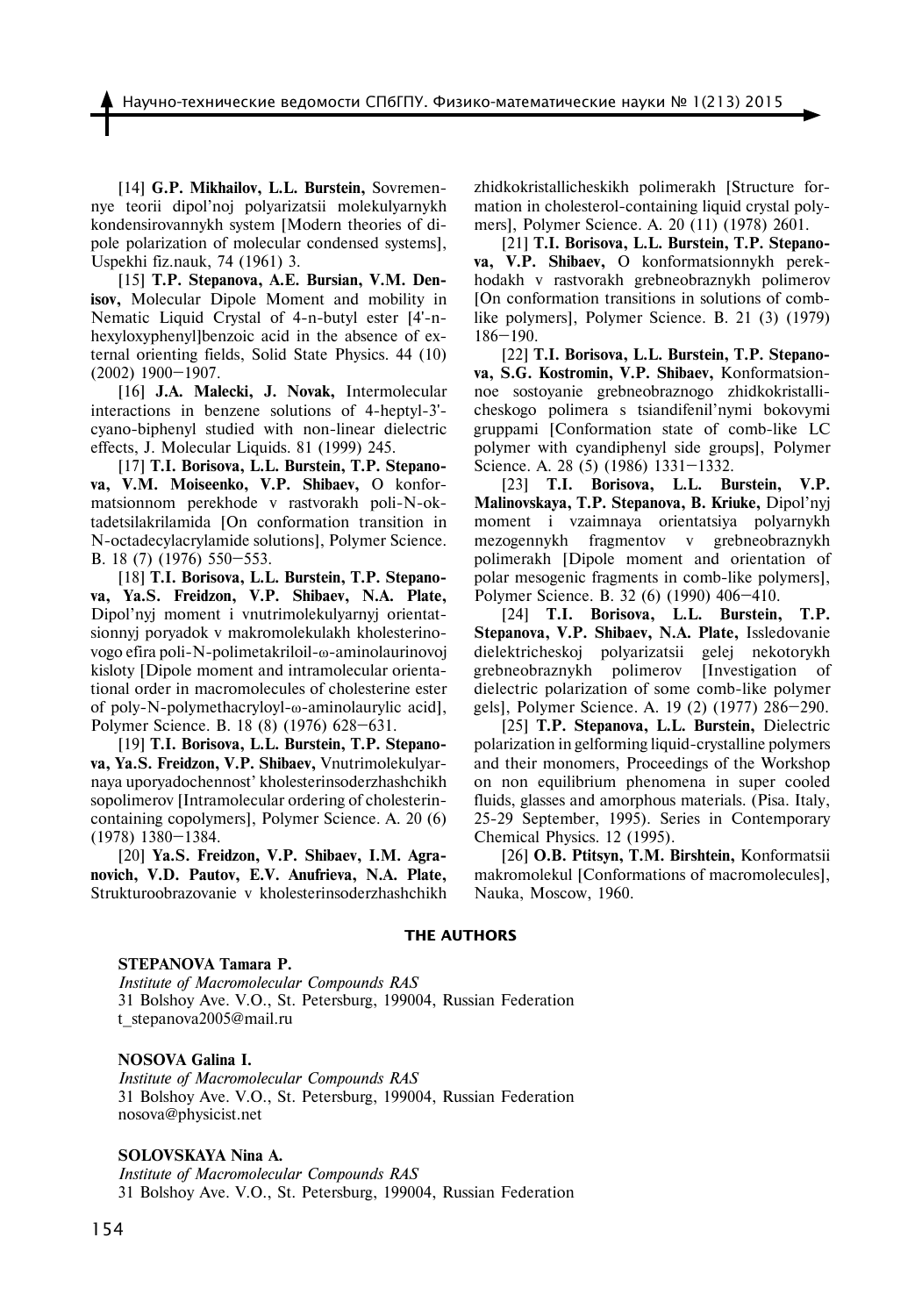#### **KAPRALOVA Victoriia M.**

*St. Petersburg Polytechnic University* 29 Politekhnicheskaya St., St. Petersburg, 195251, Russian Federation kapralova2006@yandex.ru

**YAKIMANSKY Alexander V.**

*Institute of Macromolecular Compounds RAS* 31 Bolshoy Ave. V.O., St. Petersburg, 199004, Russian Federation yak@hq.macro.ru

*Степанова Т.П., Носова Г.И., Соловская Н.А., Капралова В.М., Якиманский А.В.*  Влияние постоянного электрического поля на дипольный момент полимера гребнеобразного строения с хромофорными группами в боковых цепях.

Работа посвящена исследованию конформационных свойств и тенденции к ассоциации макромолекул хромофорсодержащего гребнеобразного сополимера дицианфенилазобензтиазолметакрилата (А) и амилметакрилата (В) в соотношении 1 : 1, пленки которого обладают нелинейно-оптическими свойствами. Методом статической диэлектрической поляризации изучены температурные зависимости диэлектрической проницаемости и дипольных моментов сополимера АВ, полимера В и мономера А в разбавленных растворах в циклогексаноне, в том числе во внешнем постоянном ориентирующем электрическом поле. Показано, что в сополимере происходит внутримолекулярная ассоциация хромофорсодержащих фрагментов с компенсацией их дипольных моментов, которая усиливается при наложении электрического поля. Дипольный момент макромолекулы в расчете на мономерное звено уменьшается под действием поля. При температуре около 40 °C имеет место внутримакромолекулярный конформационный переход.

гребнеобразный полимер, диэлектрическая поляризация, дипольный момент, ассоциация.

#### **СПИСОК ЛИТЕРАТУРЫ**

[1] **Moscicki J.K.** Liquid crystal polymers: from structure to applications, in Dielectric Relaxation in Macromolecular Liquid Crystals, ed. By Collyer A.A., Elsevier Applied Science, London, 1992. Pp. 143–236.

[2] **Nikonorova N.A., Yakimansky A.V., Smirnov N.N., Kudryavtsev V.V., Diaz-Calleja R., Pissis P.** Dielectric relaxation in copolymethacrylates containing side-chain nonlinear optical chromophores // Polymer. 2007. Vol. 48. Pp. 556–563.

[3] **Nikonorova N.A., Diaz-Calleja R., Yakimansky A.V.** Molecular mobility in comb-like copolymethacrylates with chalcone-containing side-chains // Polym. Int. 2011. Vol. 60.

[4] **Лысков В.Б., Абрамов И.Г., Доброхотов О.В., Носова Г.И., Якиманский А.В., Кудрявцев В.В.** Хромофоры на основе замещенных 4-фенилазофталонитрилов для полимеров с нелинейными оптическими свойствами // Химия и химическая технология. 2008. Т. 51. Вып. 8. С. 86.

[5] **Borisova T.I., Burstein L.L., Stepanova T.P., Nikonorova N.A.** Influence of the external oriented (electric or mechanic) fields on the dielectric relaxation in LC side-chain polymers // Intern. J. Polymeric materials. 1993. Vol. 22. No. 1–4. Pp. 103–112.

[6] **Stepanova T.P., Burshtein L.L.** Dipole polarization and molecular structure of main- and side-chain liquid-crystalline polymers in dilute solutions. Chinese Journal of Polymer Science. 1996. Vol. 14. No. 1. Pp. 1–18.

[7] **Степанова Т.П., Погребная A.Н., Капралова В.М., Cкороходов C.C.** Влияние внешнего ориентирующего электрического поля на диэлектрическую релаксацию сегментированных полиэфиров в разбавленном растворе // Высокомолек. соед. А. 2007. Т. 49. № 2. С. 321–328.

[8] **Степанова Т.П., Глаздовская М.М., Капралова В.М.** Влияние внешнего постоянного ориентирующего электрического поля на дипольный момент мезогенсодержащего полимера // Научно-технические ведомости СПбГПУ. Физико-математические науки. 2011. № 4(162). С. 162–165.

[9] **Onsager L.** Electrical moments of molecules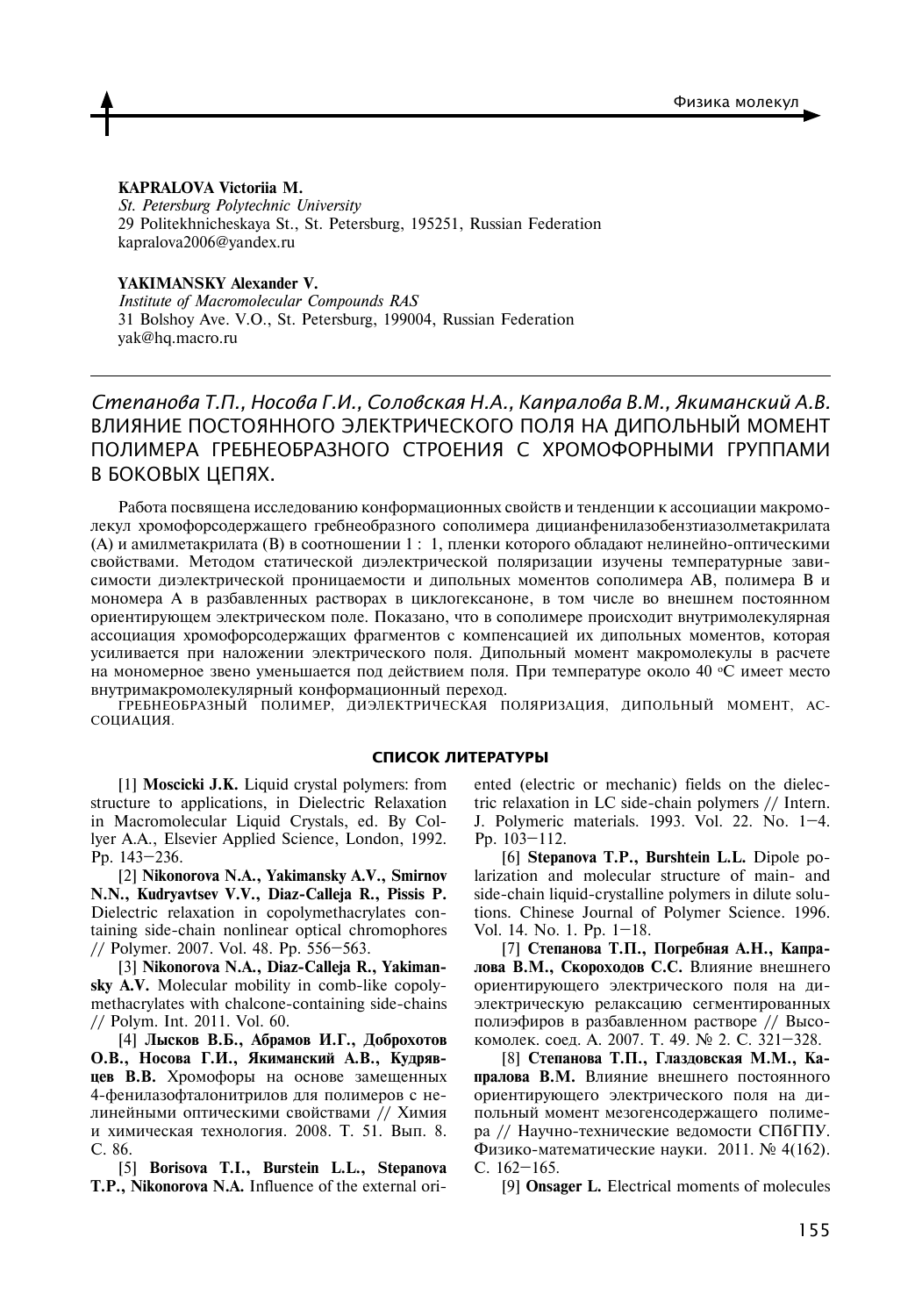in liquids // J. Amer. Chem. Soc. 1936. Vol. 58. No. 8. P. 1468.

[10] **Волькенштейн М.В.** Строение и физические свойства молекул. М.-Л: Изд-во АН СССР. 1955.

[11] **Осипов С.А., Минкин В.И., Гаршевский А.Д.** Справочник по дипольным моментам. М.: Высшая школа, 1971.

[12] **Morgan S.O., Yager W.A.** Dielectric properties of organic compounds. Relation to chemical composition and physical structure // Industrial & Engineering Chemistry. 1940. Vol. 32. No. 11. P. 1519.

[13] **Buckingham A.D.** A Theory of the dielectric polarization of polar substances // Proc. Roy. Soc. A., Mathem.a. Phys. Sci. 1956. Vol. A 38. No. 1213. Pp. 235–244.

[14] **Михайлов Г.П**.**, Бурштейн Л.Л.** Современные теории дипольной поляризации молекулярных конденсированных систем // Успехи физ. наук, 1961. Т. 74. С. 3.

[15] **Степанова T.П., Бурсиан А.Э., Денисов В.М.** Дипольный момент и подвижность молекул в нематическом жидком кристалле 4-*н*-бутилового эфира [4'-*н*-гексилоксифенил] бензойной кислоты в отсутствие внешних ориентирующих полей // Физика твердого тела. 2002. Т. 44. Вып. 10. С. 1900–1907.

[16] **Malecki J.A., Novak J.** Intermolecular interactions in benzene solutions of 4-heptyl-3' cyano-biphenyl studied with nonlinear dielectric effects // J. Molecular Liquids. 1999. Vol. 81. P. 245.

[17] **Борисова Т.И., Бурштейн Л.Л., Степанова Т.П., Моисеенко В.М., Шибаев В.П..** О конформационном переходе в растворах поли-N-октадецилакриламида **//** Высокомолек.соед. Б. 1976. Т. 18. № 7. С. 550–553.

[18] **Борисова Т.И., Бурштейн Л.Л., Степанова Т.П., Фрейдзон Я.С., Шибаев В.П., Платэ Н.А.** Дипольный момент и внутримолекулярный ориентационный порядок в макромолекулах холестеринового эфира поли-N-полиметакрилоилω-аминолауриновой кислоты // Высокомолек. соед. Б. 1976. Т. 18. № 8. С. 628–631.

[19] **Борисова Т.И., Бурштейн Л.Л., Степанова Т.П., Фрейдзон Я.С., Шибаев В.П.** Внутримолекулярная упорядоченность холестеринсодержащих сополимеров // Высокомолек.соед. А. 1978. Т. 20. № 6. С. 1380–1384.

[20] **Фрейдзон Я.С., Шибаев В.П., Агранович И.М., Паутов В.Д., Ануфриева Е.В., Платэ Н.А.**  Структурообразование в холестеринсодержащих жидкокристаллических полимерах **//** Высокомолек. соед. А. 1978. Т. 20. № 11. С. 2601.

[21] **Борисова Т.И., Бурштейн Л.Л., Степанова Т.П., Шибаев В.П..** О конформационных переходах в растворах гребнеобразных полимеров // Высокомолек.соед. Б. 1979. Т. 21. № 3. С. 186–190.

[22] **Борисова Т.И., Бурштейн Л.Л., Степанова Т.П., Костромин С.Г., Шибаев В.П.** Конформационное состояние гребнеобразного жидкокристаллического полимера с циандифенильными боковыми группами // Высокомолек. соед. А. 1986. Т. 28. №5. С. 1331–1332.

[23] **Борисова Т.И., Бурштейн Л.Л., Малиновская В.П., Степанова Т.П., Крюке Б.** Дипольный момент и взаимная ориентация полярных мезогенных фрагментов в гребнеобразных полимерах // Высокомолек.соед. Б. 1990. Т. 32. № 6. С. 406–410.

[24] **Борисова Т.И., Бурштейн Л.Л., Степанова Т.П., Шибаев В.П., Платэ Н.А.** Исследование диэлектрической поляризации гелей некоторых гребнеобразных полимеров // Высокомолек. соед. А. 1977. Т. 19. № 2. С. 286–290.

[25] **Stepanova T.P., Burstein L.L.** Dielectric polarization in gelforming liquid-crystalline polymers and their monomers // Proceedings of the Workshop on non equilibrium phenomena in super cooled fluids, glasses and amorphous materials. (Pisa. Italy, 25-29 September, 1995). Series in Contemporary Chemical Physics. 1995. Vol. 12.

[26] **Птицын О.Б., Бирштейн Т.М.** Конформации макромолекул. М.: Hаука. 1960.

#### **Сведения об авторах**

**СТЕПАНОВА Тамара Павловна** – *кандидат физико-математических наук, cтарший научный сотрудник лаборатории люминесценции, релаксационных и электрических свойств полимерных систем Института высокомолекулярных соединений РАН.*

199004, Российская Федерация, г. Санкт-Петербург, Большой пр. В.О., 31 t\_stepanova2005@mail.ru

**НОСОВА Галина Ивановна** – *кандидат физико-математических наук, cтарший научный сотрудник лаборатории люминесценции, релаксационных и электрических свойств полимерных систем Института высокомолекулярных соединений РАН.*

199004, Российская Федерация, г. Санкт-Петербург, Большой пр. В.О., 31 nosova@physicist.net